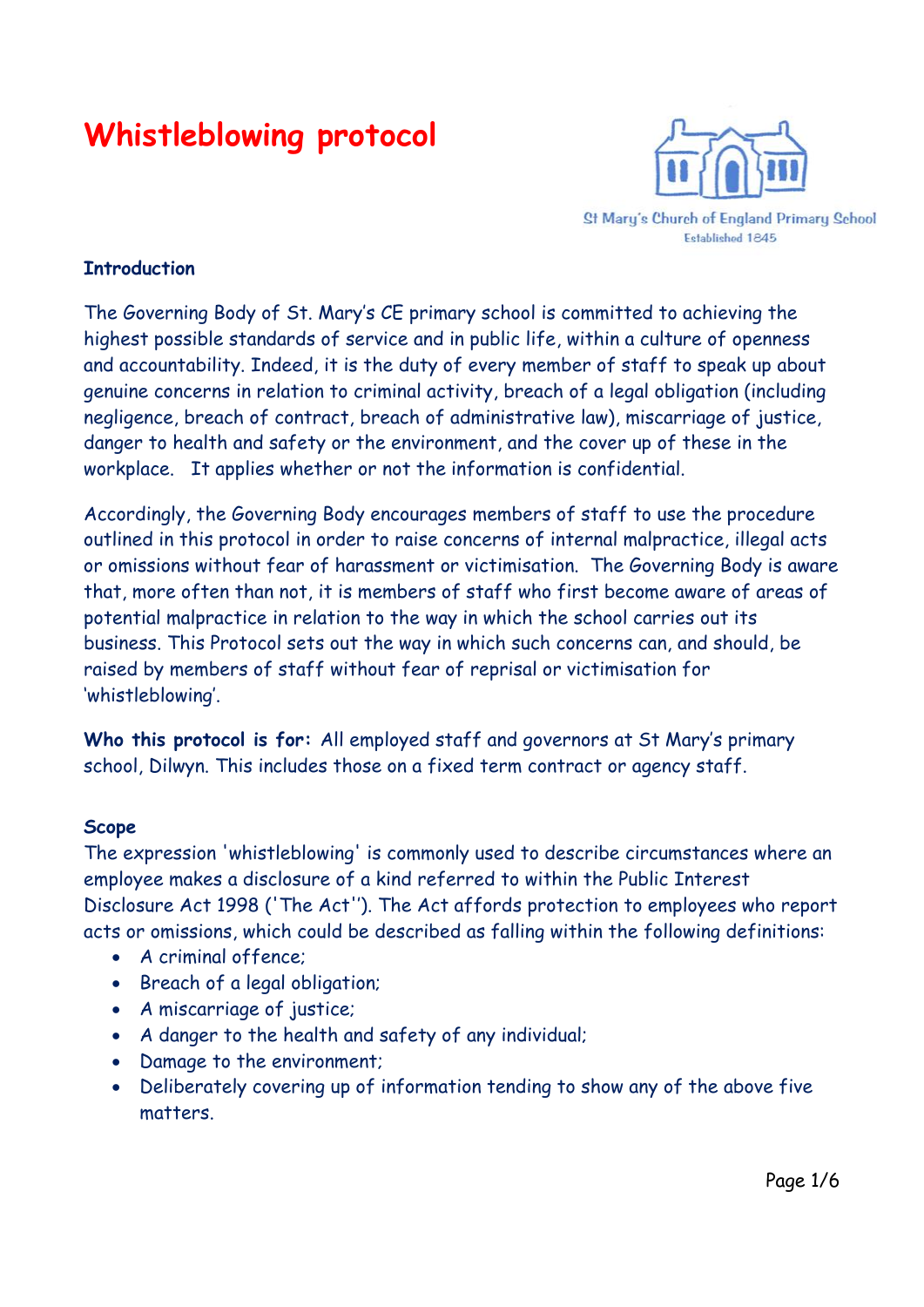In the event that a member of staff has concerns that something of this nature has occurred at work then the member of staff should disclose all relevant information in accordance with the reporting mechanisms described later in this protocol. The Governing Body has a range of policies and procedures, which deal with standards of behaviour at work: Staff Handbook (including disciplinary and grievance procedures), Staff code of conduct, Safeguarding and Child Protection (including what to do in the event of allegations of abuse against staff) and Safer recruitment policies. Members of staff are encouraged to use the provisions of these procedures when appropriate.

There may be times, however, when the matter needs to be handled in a different way. This Protocol is intended to cover concerns that fall outside the scope of other procedures for example:

- Malpractice or ill treatment of a pupil by a member of staff.
- Where a criminal offence has been committed, is being committed or is likely to be committed.
- Suspected fraud.
- Disregard for legislation, particularly in relation to health and safety at work;
- Breach of standing financial instructions.
- Showing improper conduct in matters related to appointment.
- A breach of a Code of Conduct; and/or information on any of the above which has been, or is likely to be, concealed.

In the event that a member of staff has concerns that something of this nature has occurred at work then they should disclose all relevant information in accordance with the reporting mechanisms described later in this Protocol. In making such disclosures the member of staff will **only be afforded protection by the Act i**n the event that any such disclosure is made:

- In good faith.
- If it is believed that the disclosure is substantially true.
- If the Whistle-blower has not acted maliciously; and /or
- If the disclosure is not for personal gain.

Provided that the disclosure is of a kind described above and, additionally, it is made properly in accordance with those matters referred to in the first and last bullet points above, then the member of staff will be legally protected from suffering any detriment in relation to their employment as a result of having made that disclosure.

# **Confidentiality**

The Governing Body will do its best to protect the identity of a member of staff who decides to make a disclosure in accordance with this protocol and where anonymity is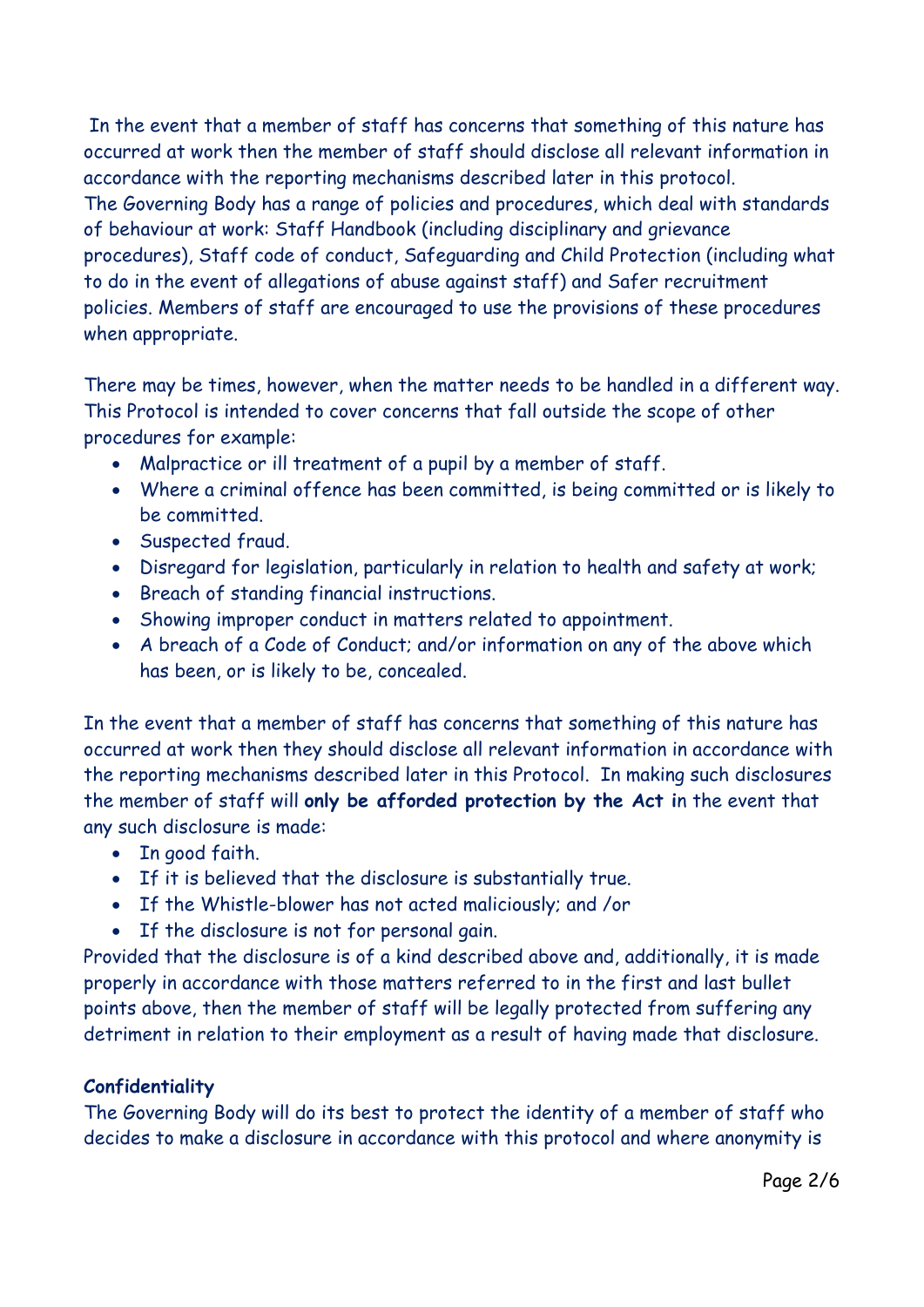preferred. However, if a consequent investigation is initiated, it may be necessary to reveal the source of the complaint, and the Whistleblower may be asked to provide a relevant statement.

# **Designated Officer**

The Designated Officer to be point of contact for concerns raised under the Whistleblowing Protocol is the Principal, In the event that the concern involves him, the Whistleblower should contact the Chair of Governors who will fulfill the role of designated officer.

#### **Anonymous Allegations**

The Governing Body encourages those making a disclosure to put their name to their allegation. Concerns expressed anonymously are much less powerful, but they may be considered at the discretion of the Designated Officer. In exercising the discretion, the factors to be taken into account may include:

- The seriousness of the issues raised.
- The credibility of the concern; and
- The likelihood of confirming the allegation from attributable sources.

Allegations which do not appear to be motivated by personal animosity and which, if true, would have serious implications for the Governing Body, are more likely to be considered, despite the fact that they have been made anonymously.

#### **Untrue Allegations**

If a member of staff makes an allegation, which is made in good faith, but is not confirmed by the investigation, no action shall be taken against the Whistleblower. If, however, the allegation is considered to have been made either maliciously or vexatiously then disciplinary action may be taken.

#### **PROTOCOL**

1. **How to raise a concern**: A member of staff with a concern should refer the matter to the principal. If he/she is involved the line manager should raise the concerns with the Chair of Governors. If he/she is involved, the member of staff should raise the concerns with the Chair of Trustees.

#### 2. **Confirmation of concerns**:

a. Concerns should be confirmed in writing setting out the background and history of the concern, giving names, dates and places where possible, and the reason for concern.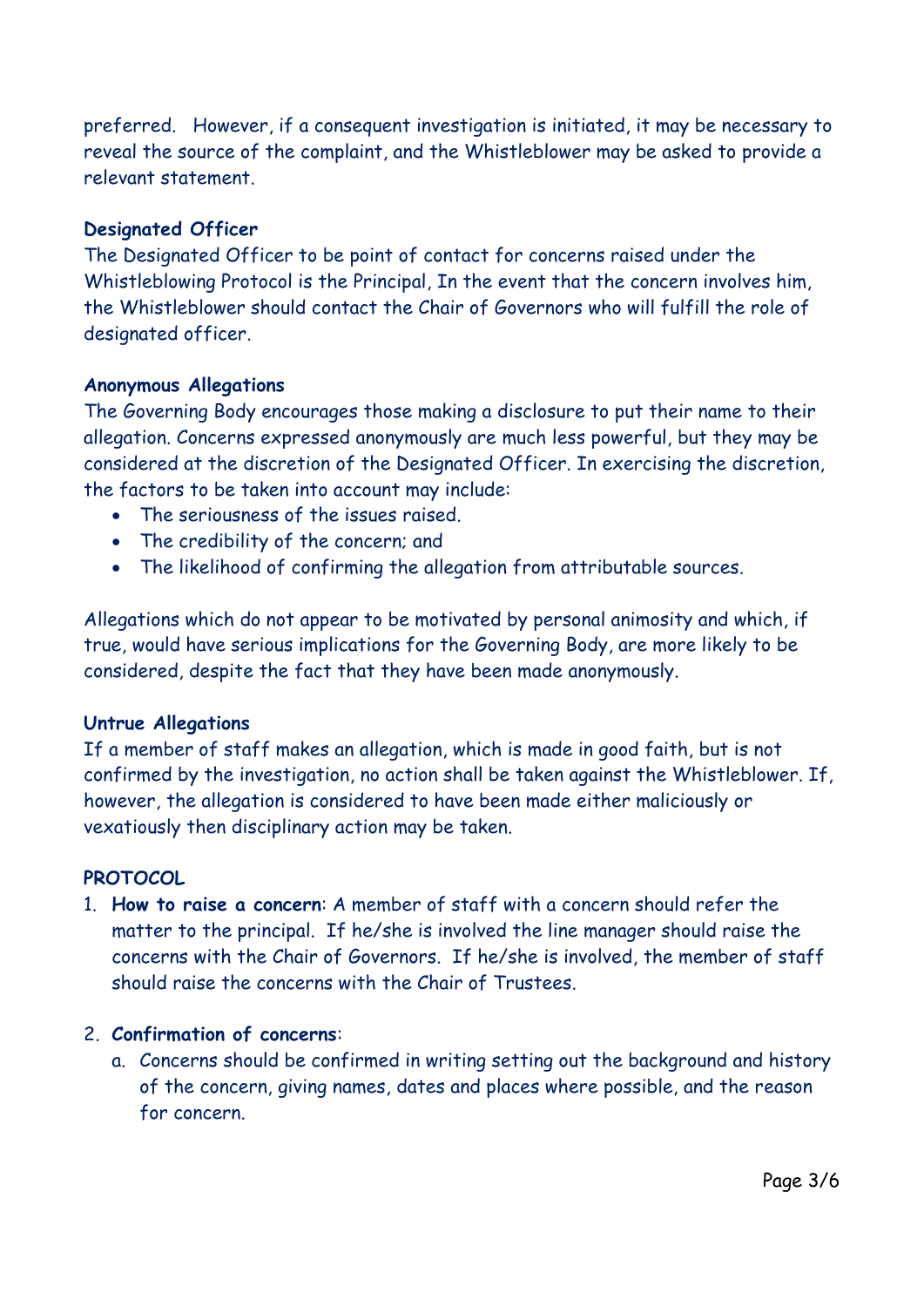- b. Members of staff who do not initially feel able to put their concerns in writing should meet the Principal.
- c. Advice and guidance on how matters of concern may be pursued can be obtained from trade unions or professional associations who may to raise a matter on behalf of the member of staff.
- d. Trade union or professional association representatives will themselves have the protection given to complainants under the procedure, provided that they act in accordance with the procedure with regard to the information so disclosed.

# 3. **The Governing Body's Initial Response**:

- a. The Designated Officer, if requested, will arrange an initial interview. At this stage, the Whistleblower will be reassured that he/she will be protected from possible victimisation and will be asked if he/she wants to make a written or verbal statement. In either case, the Designated Officer or line manager will then write a brief summary of the interview, which will be agreed by both parties.
- b. As far as possible, the confidentiality of the Whistleblower will be protected, however this cannot be guaranteed.
- c. The Designated Officer or line manager will report to the Chair of Governors (or Chair of Trustees), who may set up any further necessary investigations. This may include an external investigation.
- 4. **The Investigation**: In order to protect individuals and the Governing Body, initial enquiries will be made to decide whether an investigation is appropriate and, if so, what form it should take. Concerns or allegations which fall within the scope of specific procedures (for example, child protection or discrimination issues) will normally be referred for consideration under those procedures. It may be necessary for an investigation to take place in strict confidence (with the employee under investigation not being informed until necessary). If it is necessary to suspend a member of staff while the investigation takes place the procedure in the Staff Handbook will be used. Some concerns may be resolved by agreed action without the need for investigation, others may have to be referred to the Police, an external audit or form the subject of an independent inquiry. The Governing Body recognises the contribution that trade unions can make to any Inquiry and agrees to consult, where appropriate, with the recognised trade union/s about the issues, such as the scope of any inquiry and the implementation of the recommendations of the inquiry.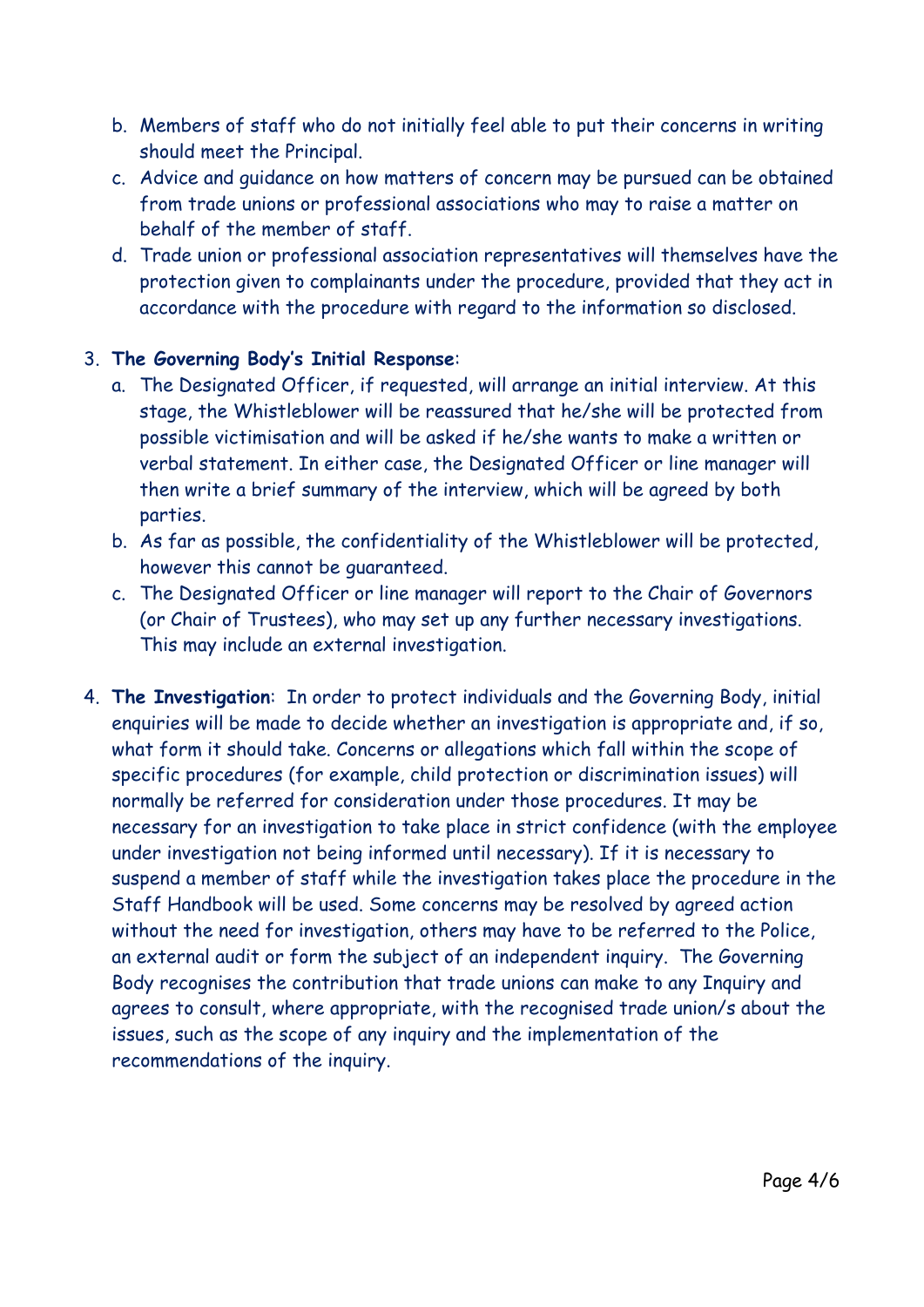## 5. **The Designated Officer will endeavour to:**

- a. Confirm receipt in writing (within five working days) of a concern being received, acknowledging that the concern has been received; and
- b. Write (within ten working days) indicating how he/she proposes to deal with the matter, where possible giving an estimate of how long it will take to provide a response, detailing whether any initial enquiries have been made, and whether further investigations will take place, and if not, why not.

#### 6. **The matters raised may:**

- a. Be disposed of without further action.
- b. Be investigated internally.
- c. Be referred to the Police.
- d. Be referred to an External Auditor; and/or
- e. Form the subject of an independent inquiry.
- f. In order to protect individuals and the Governing Body, initial enquiries will be made to decide whether an investigation is appropriate and, if so, what form it should take.

#### 7. **How the Governing Body will respond**

Following the Investigation the Designated Officer will (subject to legal constraints) inform both Chair of Governors/Chair of Trustees and the Whistleblower of the result of the investigation. (This will not include details of any disciplinary action, which will remain confidential to the individual concerned). If the investigation shows there is a case to be answered, the Staff Handbook may be used. If there is no case to answer, the Designated Officer will inform the Chair of Governors/Chair of Trustees of this fact. Disciplinary action will be taken against the Whistleblower where a false allegation is made maliciously.

8. **Records:** A note of the concern raised, how it was resolved and copies of any records associated with the investigation will be stored confidentially for at least 12 months following resolution.

#### **Responsibilities**

The Designated Officer has overall responsibility for the maintenance and operation of this protocol. The Designated Officer will maintain a record of concerns raised, and the outcomes (in a way which does not endanger confidentiality), and shall report as necessary to the Governing Body.